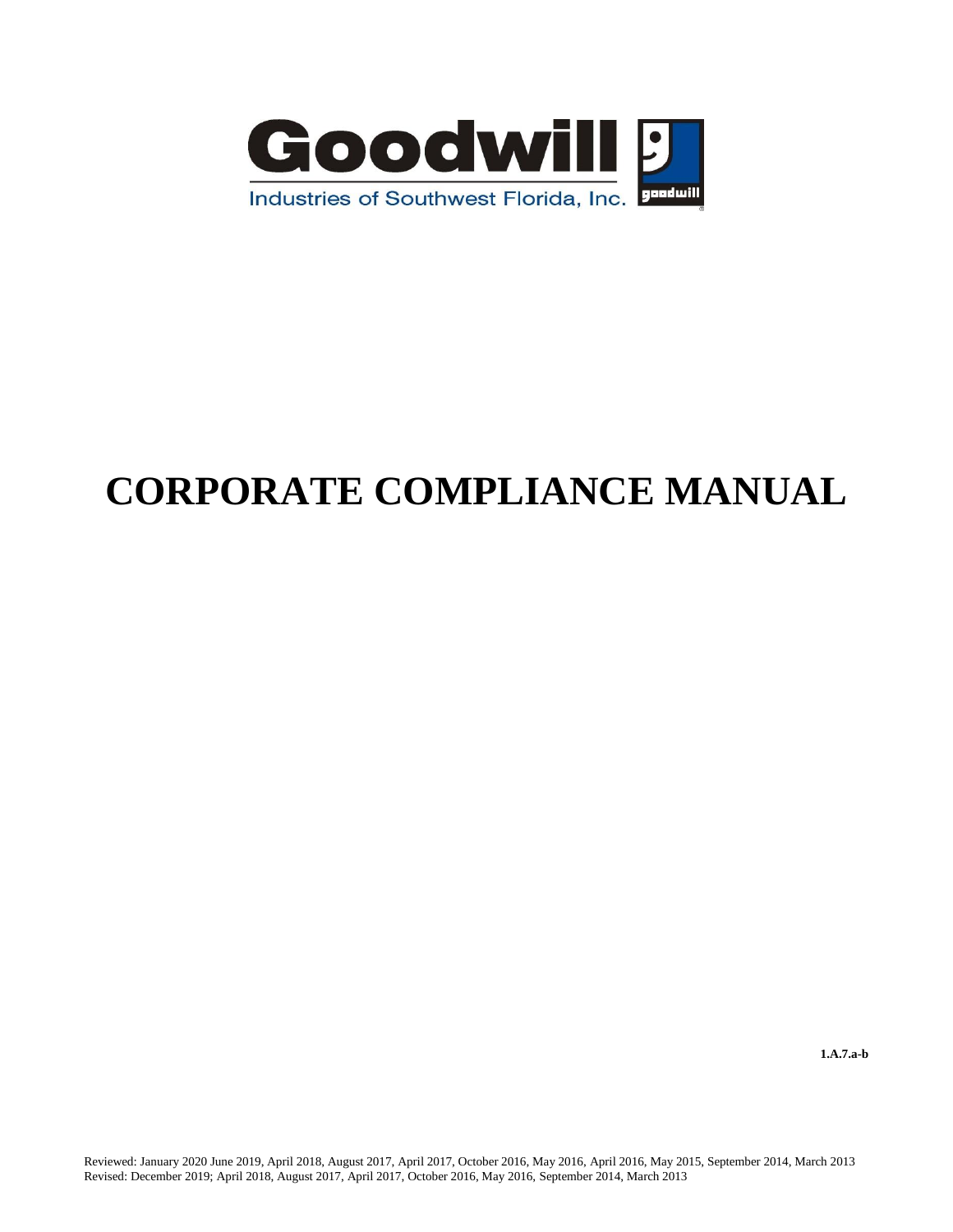#### **CARF Requirements:**

| <b>Description/Standard</b>                | <b>Standard Number</b> | Page           |
|--------------------------------------------|------------------------|----------------|
| <b>Corporate Compliance Code of Ethics</b> | $1.A.6(a-e)$           | <b>COE</b>     |
|                                            | 1.A.6.a.(10)           |                |
| Prohibition of Waste, Fraud, Abuse and     | $1.A.6(a-e)$           | <b>COE</b>     |
| <b>Other Wrong Doing</b>                   | 1.A.7.d.(2)            |                |
| <b>Social Media Policy</b>                 | 1.A.6.a(5)             | <b>Social</b>  |
|                                            | 1.G.3                  |                |
| <b>Allegations of Violations</b>           | 1.A.6.b.(1,2)          | <b>Whistle</b> |
| <b>Media Relations</b>                     | 1.G.3                  | <b>Media</b>   |

#### **TABLE OF CONTENTS**

| I.   |                                                          |
|------|----------------------------------------------------------|
| II.  | Resolution of the Board of Directors for a Corporate     |
|      |                                                          |
| III. | Memorandum Appointing Corporate Compliance Officer 4     |
| IV.  |                                                          |
| V.   | Commission on Accreditation of Rehabilitation Facilities |
|      |                                                          |
| VI.  |                                                          |
|      |                                                          |
|      |                                                          |
|      |                                                          |
|      |                                                          |
|      | E.                                                       |
|      | $\mathbf{F}$                                             |
|      | G.                                                       |
|      | $H_{\cdot}$                                              |
|      | L                                                        |
|      | $\bf{I}$ .                                               |
|      | 1. Relationships with Subcontractors, Suppliers, and     |
|      |                                                          |
|      | 2. Marketing, Fundraising, and Antitrust Practices       |
|      |                                                          |
|      |                                                          |
|      | 2.                                                       |
|      | 3.                                                       |
|      | 4.                                                       |
|      | Suspension of Record Retention and Destruction<br>5.     |
|      |                                                          |

Corporate Compliance Manual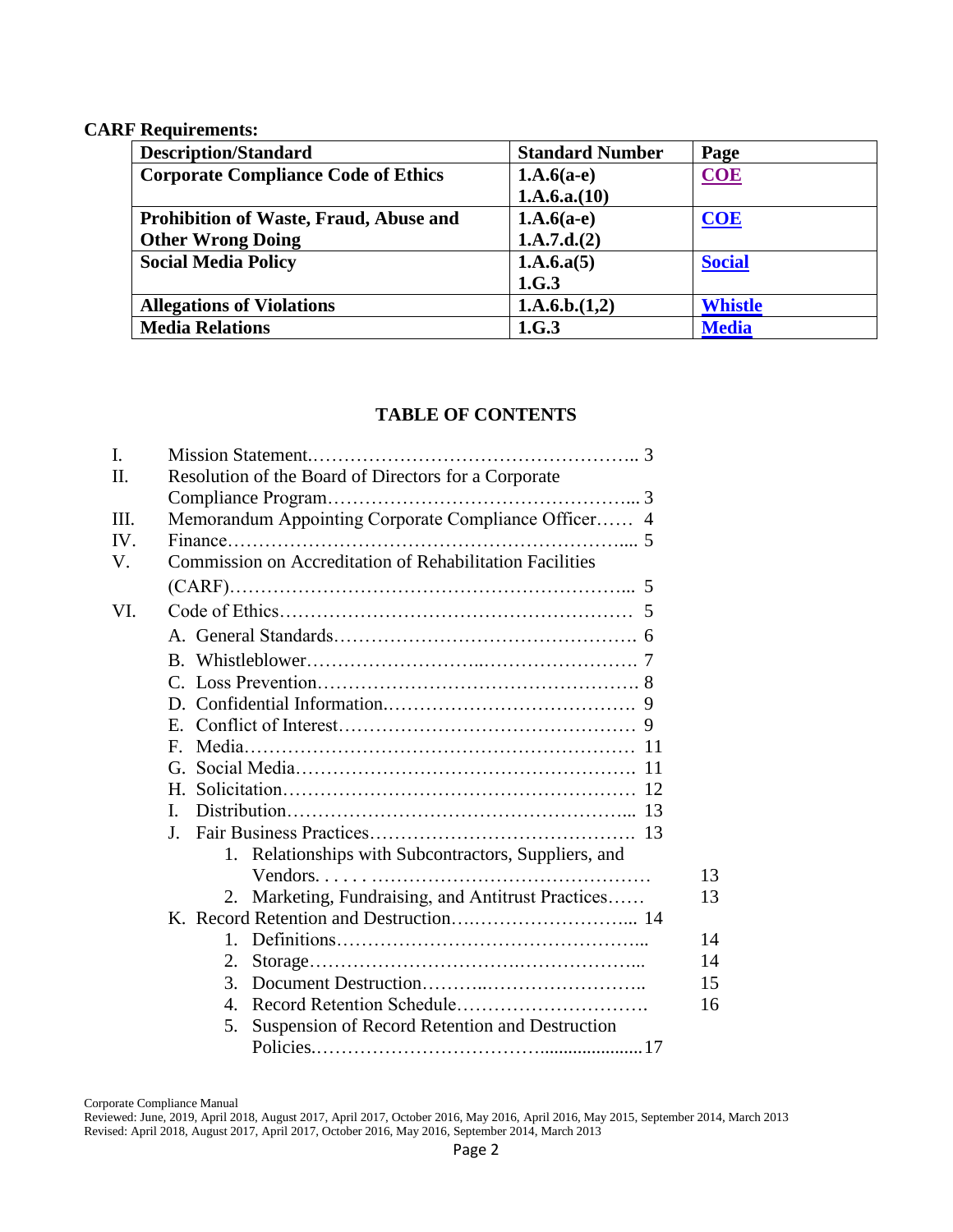#### I. **Mission Statement**

 $\frac{1}{4}$  ,  $\frac{1}{4}$  ,  $\frac{1}{4}$  ,  $\frac{1}{4}$  ,  $\frac{1}{4}$ 

Goodwill Industries of Southwest Florida, Inc. is committed to serving people with disabilities and disadvantages by offering life-changing opportunities to achieve independence.

#### Resolution of the Board of Directors for a Corporate Compliance Program II.

WEREAS, Goodwill Industries of Southwest Florida, Inc. is dedicated to the delivery of mission services in an environment characterized by strict conformance with the highest standards of accountability for administration, business, programs, services, human resources, marketing, and financial management.

WHEREAS, the leadership of Goodwill Industries of Southwest Florida, Inc. is committed to the need to prevent and detect fraud, waste, and abuse, including, but not limited to, fiscal mismanagement and misappropriation of funds, and strict adherence of all federal and state laws, rules, and regulations.

WHEREAS, Goodwill Industries of Southwest Florida, Inc. is committed to the development and implementation of a formal "Corporate Compliance Program" to ensure ongoing monitoring and conformance with all federal and state laws, rules, and regulations.

BE IT RESOLVED, that the Board of Directors of Goodwill Industries of Southwest Florida, Inc. met and discussed the development of a Corporate Compliance Program for the organization on this date. The Board of Directors has delegated overall responsibility for a Corporate Compliance Program to the President/Chief Executive Officer (CEO). The President/CEO will formally appoint a Corporate Compliance Officer to assist in the design and implementation of the Corporate Compliance Program.

IT IS SO APPROVED AND EFFECTIVE THIS DATE.

Michael W. Sullivan Typed Name of Board Chair

Muhaul W Sull

Date:  $9/22/14$ 

Approved

Signature of the President of the Board of Directors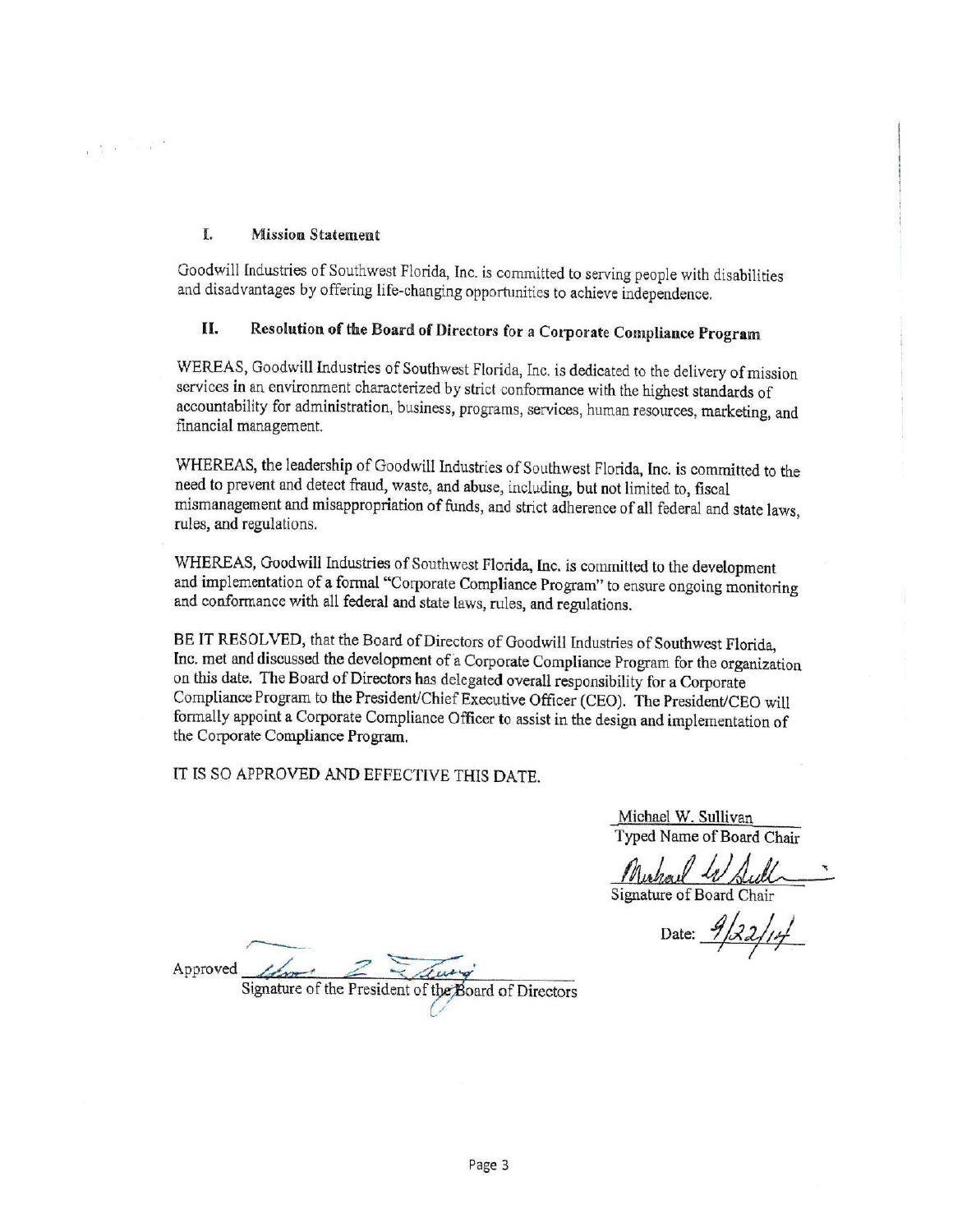#### Ш. **Memorandum Appointing Corporate Compliance Officer**

To: Robin Antone

From: Rick Evanchyk, President and CEO

Date: August 21, 2017

Re: Corporate Compliance Officer Appointment

Per our discussion, you are hereby appointed Corporate Compliance Officer for Goodwill Industries of Southwest Florida, Inc. In the performance of your duties, you will be bound by applicable state and federal guidelines and will have direct access to the President/CEO and members of Goodwill Industries of Southwest Florida, Inc. Board of Directors as necessary. As Corporate Compliance Officer, you will be responsible for development, implementation, and ongoing monitoring of all policies and procedures to ensure conformance with generally accepted operational and administrative practices regarding corporate compliance.

Additionally, you will be responsible for submitting periodic reports on corporate compliance activities as required.

Your appointment as Corporate Compliance Officer is effective this date and will remain in effect until withdrawn in writing.

Rick Evanchyk, President/CEO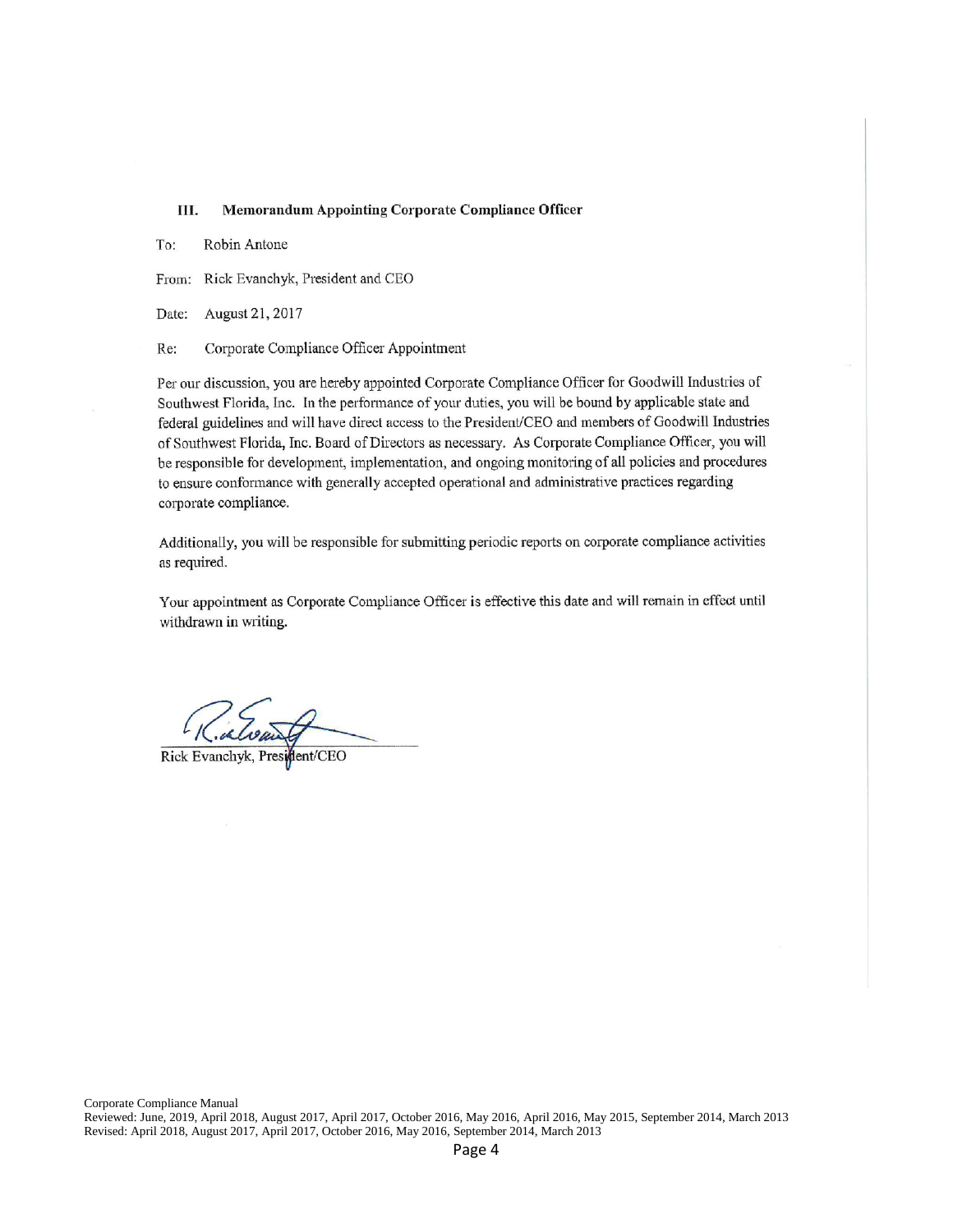## **I. Finance**

Goodwill Industries of Southwest Florida, Inc. is committed to effective and approved internal controls. Also, Goodwill is committed to providing guidance on key methods of accomplishing the goals of clearer financial statements. This will improve and validate management's assessment of the organization's performance, trends in business, and effects of critical accounting policies and estimates.

Goodwill's policy is that all financial and accounting data included in any report on auditable, verifiable, and adequate documentation must meet the criteria for "financial transparency." Financial transparency means that all disclosures or release of financial information must be presented in a manner that: does not contain an untrue statement of a material fact; does not omit a material fact; is not misleading; reconciles the financial information presented with the financial cognition and results of operations of the business; and all cost and financial data is based on financial and statistical records, which must be capable of verification by both internal and external auditors. The goals of financial transparency are enhanced financial disclosure, integrity, and competency of accountants, promoting professional ethics, harmony, and competency standards, improving the organization's rules, reviewing accountant work products, and removing any potential conflict of interest(s) between an accountant, the Board of Directors, officers, and management.

Financial information must follow Generally Accepted Accounting Principles (GAAP). Financial, accounting, and cost data must be: capable of being audited; consistent with good business concepts; and effective and efficient for management of the organization.

Adequate cost information must be supportable in the records for reimbursement by any agencies of any government from whom funds are received. The requirements of adequate data imply that the data is accurate and in sufficient detail to accomplish what it is intended. When appropriate, financial, accounting, and cost data must be maintained in a consistent manner from one period to another.

Goodwill's President/CEO or Chief Operating Officer (COO), Finance Committee, and Board of Directors will review monthly financial results. An independent audit firm will conduct a yearly financial audit. The President/CEO or COO, Director of Finance, Finance Committee, and Board of Directors will discuss the results of this yearly audit. Material deficiencies will be disclosed, in writing, to the appropriate government agency.

## **II. Commission on the Accreditation of Rehabilitation Facilities (CARF)**

Goodwill Industries of Southwest Florida, Inc. strives to continually provide the highest quality of programs and services and meet internationally recognized standards. Goodwill will conform to all applicable standards by the Commission on the Accreditation of Rehabilitation Facilities (CARF). All Goodwill employees, volunteers, and Board members will adhere to these standards.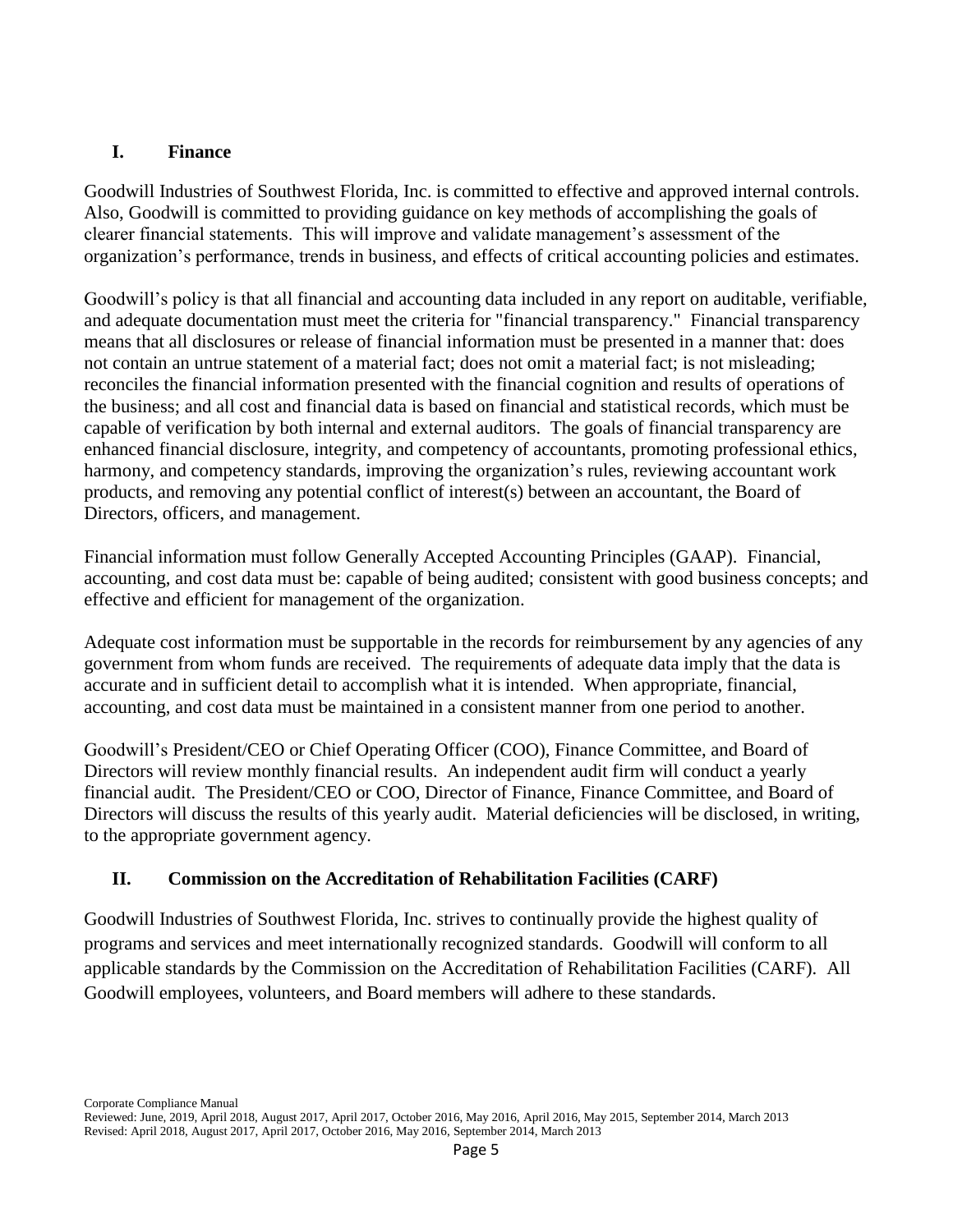#### <span id="page-5-0"></span>**III.** C**ode of Ethics**

Goodwill Industries of Southwest Florida, Inc. conducts business ethically and in conformance with all applicable laws, regulations, and standards. Goodwill strives to create a culture of high ethical standards. Goodwill endeavors to communicate acceptable behavior and expectations to its employees, volunteers, and Board of Directors. This Code of Ethics applies to all employees, volunteers, and Board members. All employees, volunteers, and Board members are expected to understand and adhere to this Code of Ethics. The Code of Ethics is designed to deter fraud, waste, abuse, and other wrongdoing. These terms are defined as follows:

- Fraud: deception deliberately practiced to secure unfair or unlawful gain. Examples: billing for services not rendered, double billing, or over billing.
- Waste: the production of excess and unwanted materials and articles. This can be intentional or unintentional. Examples: overspending, purchasing unneeded items, or billing back to funding source.
- Abuse: a corrupt practice or custom. This can be intentional or unintentional. Examples: unfair compensation, unwarranted bonuses, or misreporting.
- Wrongdoing: evil or improper behavior. This can be intentional or unintentional. Examples: embezzlement, incompetence, or not providing proper training for staff.

## **A. General Standards**

Employees, volunteers, and the Board of Directors of Goodwill Industries of Southwest Florida, Inc. will promote and adhere to the following ethical standards: excellence, trustworthy, honesty, integrity, caring, and stewardship. These terms are defined as follows:

- Excellence: We do our best. We are responsible, accountable, diligent, and perseverant.
- Trustworthy: We keep our promises, safeguard confidential information, act professionally, and avoid conflicting interests. Our goal is to secure and maintain the trust of the public, to whom we owe our ultimate loyalty.
- Honesty: We are truthful, we are fair, and we communicate with sincerity and candor. We avoid half-truths or any form of deception.
- Integrity: We conduct ourselves in an ethical manner, avoiding serving self-interest.
- Caring: We are genuinely concerned about the welfare of others. We show our concern by treating others with respect, dignity, courtesy, tolerance, and impartiality.

Corporate Compliance Manual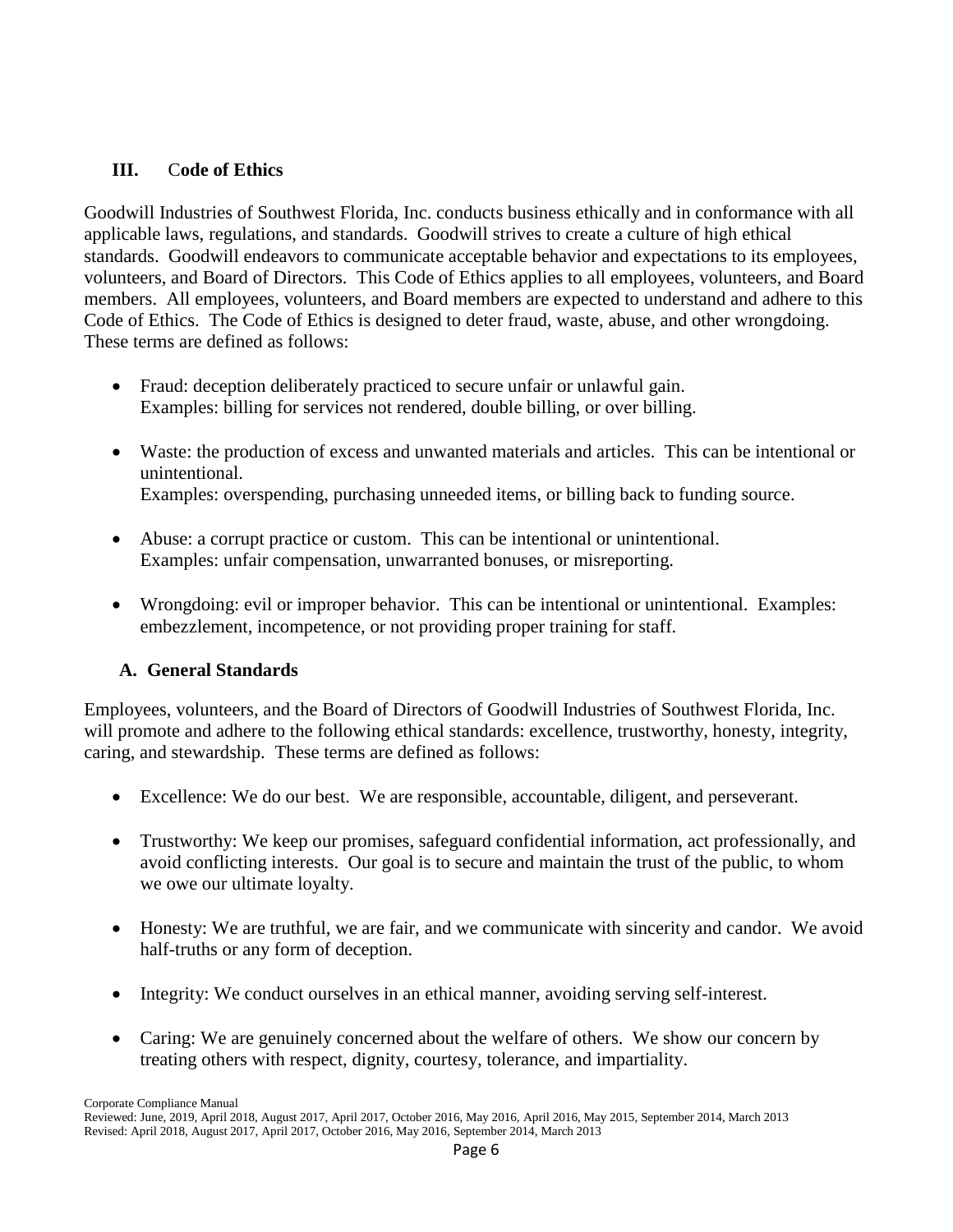Stewardship: We are responsible protectors of the resources that our donors and customers entrust to us.

Nothing in this policy is intended to infringe upon an employee's right to engage in protected activity.

#### <span id="page-6-0"></span>**B. Whistleblower**

Goodwill Industries of Southwest Florida, Inc. strives to be an outstanding business partner and member of the community. We will comply with all federal, state, and local laws. Goodwill is affected by numerous laws, ranging from speed limit laws to laws regulating Vocational Rehabilitation processes to federal employment laws. Every employee of the organization will put forth every effort to comply with all laws that affect our organization.

Should an employee of Goodwill Industries of Southwest Florida, Inc. become aware that Goodwill is not complying with a federal, state, or local law, that employee should immediately report the matter to their immediate supervisor. If the situation is such that it is not appropriate for the employee to report the matter to the employee's immediate supervisor, the employee must report the matter to the Director of Human Resources or the Vice President of the employee's department. The Director of Human Resources will fully investigate any reports of non-compliance with a federal, state, or local law. All necessary procedure adjustments to maintain compliance with the law will be implemented immediately.

Goodwill Industries of Southwest Florida, Inc. follows and enforces all applicable federal, state, and local laws and requires employees to do likewise. The organization has the responsibility to correct or prevent violations of applicable federal, state, and local laws. Every employee has a responsibility to assist in implementing this policy.

If any employee of Goodwill Industries of Southwest Florida, Inc. reasonably believes that an existing policy, activity, or practice is in violation of law, we have established a confidential procedure whereby employees can report matters on an anonymous basis and protect the confidentiality of those employees that identify themselves. Goodwill Industries of Southwest Florida, Inc. employees are expected and required to report any activity the employee suspects or considers illegal, dishonest, or involving theft or fraud, to a supervisor, manager, human resources, loss prevention, or anonymously, as outlined below.

Corporate Compliance Manual Goodwill Industries of Southwest Florida, Inc. has faithfully adopted a policy that permits employees anonymously or in confidence to report problems, concerns, or potential violations of federal, state, and local laws and regulations, including our Code of Ethics and policies and procedures. This can be accomplished confidentially by calling the Corporate Compliance Officer at 239-995-2106, extension 2271,or 1-866-995-2106, extension 2271. Private voice mails can be left on this system, which is password protected. Callers may remain anonymous. Should callers identify themselves, callers will have confidentially protected to the full extent of the law. No attempt will be made to identify an individual that requests anonymity. Any violation of this policy may result in sanctions and penalties. Determinations regarding the limit of confidentiality under the law will be made after consultation with legal counsel. The Corporate Compliance Officer will keep the President/CEO, COO, and the Board of Directors informed of hotline activity. If appropriate and practical, an investigation will be conducted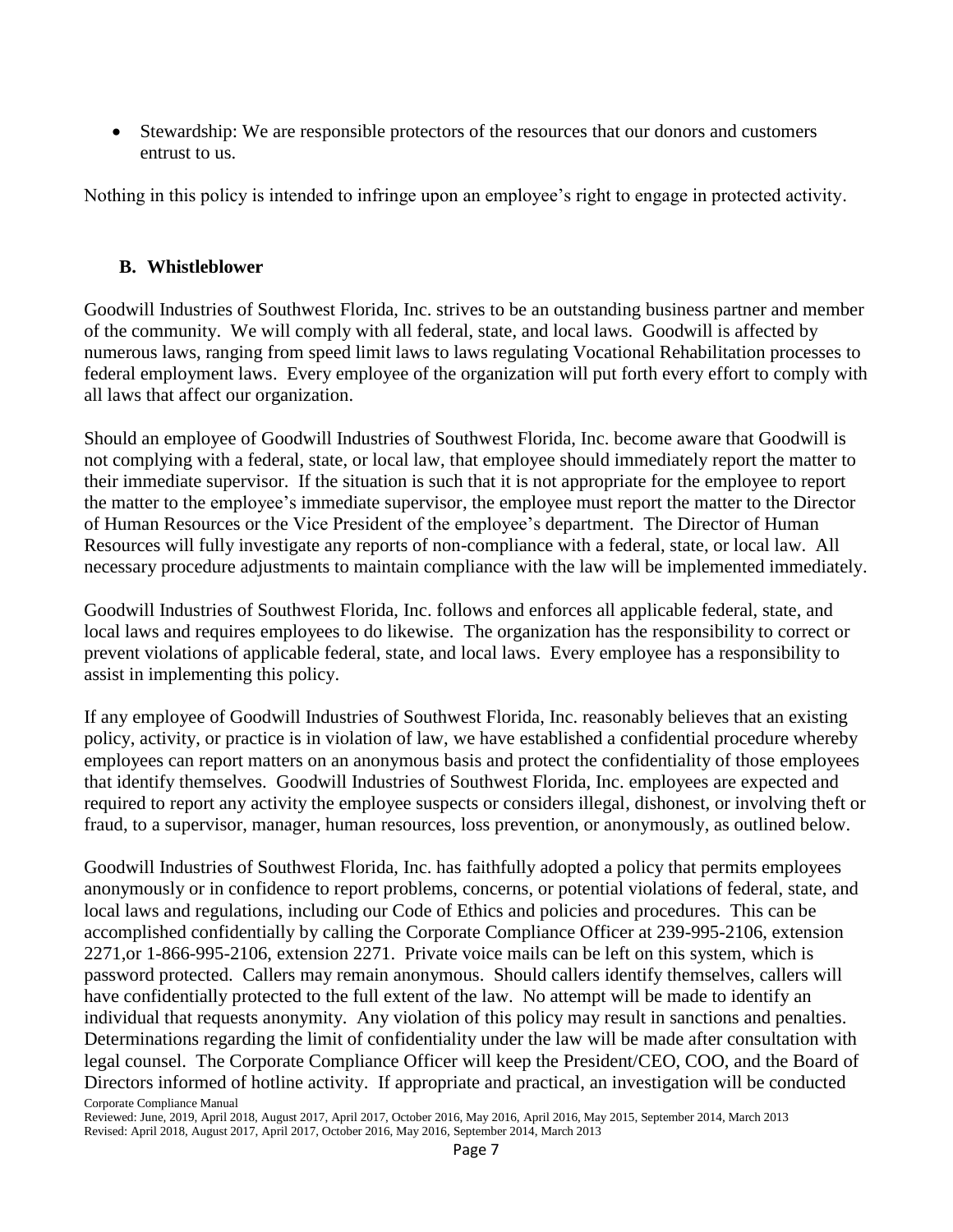by the Corporate Compliance Officer with assistance from the President/CEO, Director of Human Resources, Director of Loss Prevention, or other Vice President(s).

Goodwill Industries of Southwest, Florida, Inc. intends to strictly adhere to any and all laws applicable to the organization. The primary purpose of this policy is to fully support the organization's goal of legal compliance. The support of all employees is necessary to achieve such compliance. The protection described in the sentence below is only available to employees that adhere to this requirement. There will be no retaliation by Goodwill Industries of Southwest Florida, Inc. or any of its employees against an employee that makes a good faith report under this policy, even if, after investigation, it is determined there has not been a violation.

#### **C. Loss Prevention**

Goodwill Industries of Southwest Florida, Inc. does not tolerate any form of theft. Management/Supervisors have the responsibility to ensure that all employees understand that every necessary and legal means will be taken to protect Goodwill's assets. Additionally, all employees have the duty to report suspicious theft or wrongdoing to the responsible parties. Goodwill encourages and supports its employees to report possible integrity issues. Goodwill has developed systems whereby employees can make confidential reports to communicate their concerns (see Whistleblower policy).

It is impossible to describe all of the situations that are considered theft, a dishonest act, or improper procedures causing loss to Goodwill. Therefore, the prohibitions listed below are not exhaustive and only include clear examples. Goodwill Industries of Southwest Florida, Inc. has established the following guidelines for conduct that is considered theft, a dishonest act, or improper procedures causing loss to Goodwill:

- 1. Items thrown in the dumpster or placed on the salvage truck are considered Goodwill property and, if taken, these items are considered stolen.
- 2. Unauthorized discounts and/or under-ringing merchandise.
- 3. Failing to ring-up a sale. Bagging, concealing, or taking Goodwill's merchandise without completing the required sales transaction is theft.
- 4. Discarding register receipts, transaction paperwork, not completing employee purchase log requirements, or any unauthorized conduct with the intent to hide or conceal a dishonest act.
- 5. Misappropriating Goodwill property for personal gain.
- 6. Taking an unauthorized markdown.
- 7. Intentionally defacing or damaging items for purposes of purchasing at a reduced price.
- 8. Retaining a customer's receipt and fraudulently creating a void.
- 9. Intentionally pricing an item at a lower price without authorization.
- 10. Failing to ring-up a sale and pocketing the money.
- 11. Concealing merchandise inside lockers, personal handbags, purses, or on one's person, or hiding or stashing merchandise with the intent to defraud Goodwill is considered theft and a dishonest act.
- 12. Stealing directly from cash registers.
- 13. Disposing or discarding otherwise saleable merchandise to avoid processing the product.
- 14. Falsification of time sheet.

Reviewed: June, 2019, April 2018, August 2017, April 2017, October 2016, May 2016, April 2016, May 2015, September 2014, March 2013 Revised: April 2018, August 2017, April 2017, October 2016, May 2016, September 2014, March 2013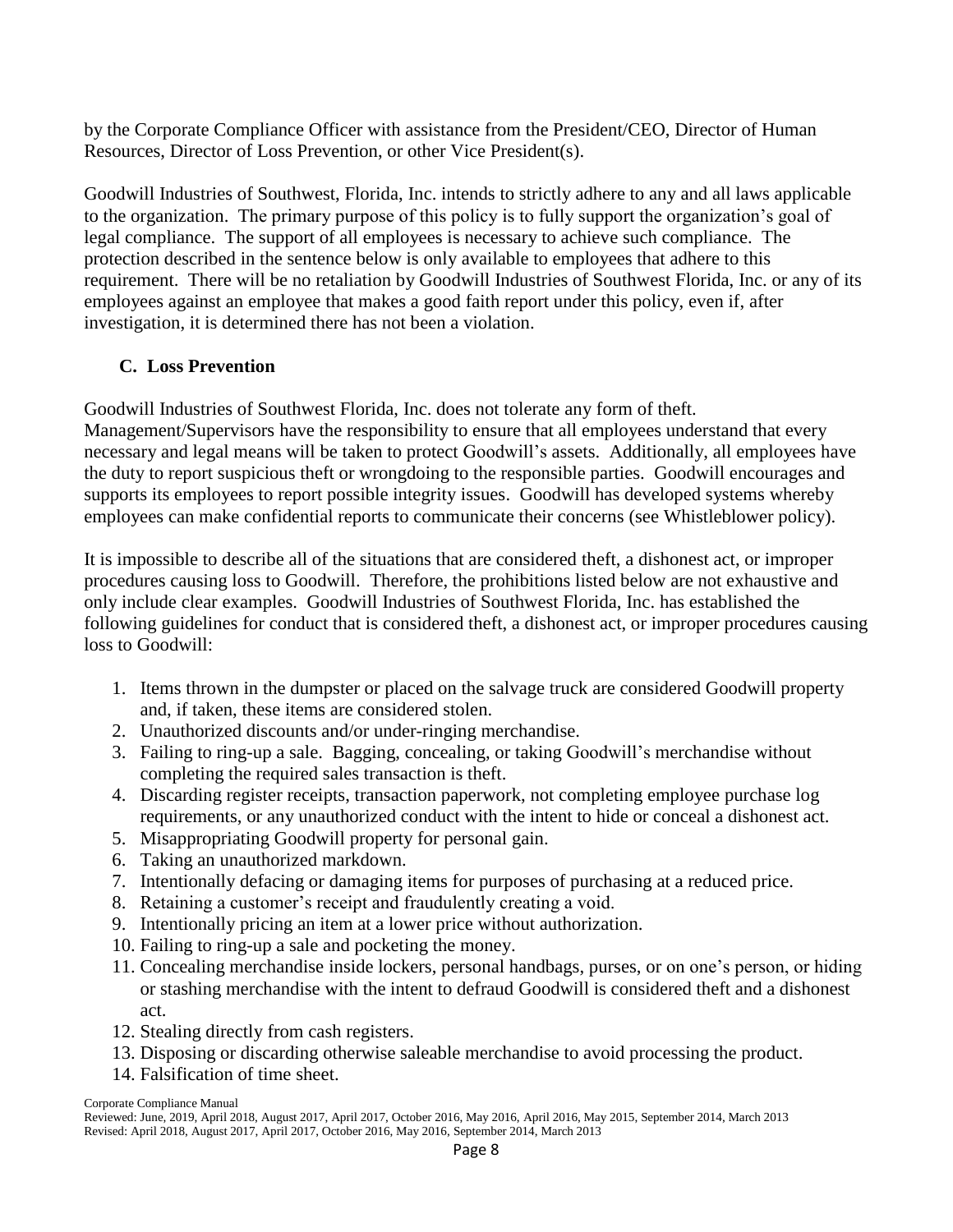- 15. Moving, damaging, tampering, or rendering inefficient operation of any closed circuit television (CCTV) equipment, store or building alarm system, locks, or other physical security hardware.
- 16. Any attempt to access the CCTV without prior authorization from the Loss Prevention Department.

Goodwill uses undercover operatives, when deemed necessary. Management has the right to inspect packages, shopping bags, backpacks cartons, boxes, totes, containers, etc. Any employee who commits theft, a dishonest act, improper procedures causing loss to Goodwill, or refuses a routine search under these guidelines will be subject to corrective action, up to and including separation.

#### **D. Confidential Information**

Respecting the privacy of our customers, donors, staff, volunteers, Board of Directors, and Goodwill Industries of Southwest Florida, Inc. itself is a basic value of Goodwill. Employees, volunteers, and Board members of Goodwill may be exposed to information that is confidential and/or privileged and proprietary in nature. Goodwill's policy is that such information must be kept confidential both during and after employment or volunteer service. Staff, volunteers, and Board members are expected to return materials containing privileged or confidential information at the time of separation from employment or expiration of service.

General internal business affairs of Goodwill Industries of Southwest Florida, Inc. and matters of a confidential nature should not be disclosed with anyone outside Goodwill Industries of Southwest Florida, Inc., except as may be required in the normal course of business. Confidential information includes, but is not limited to, unpublished details of current projects, partnerships, financial information, trade secrets, and health information about Goodwill clients. Information designated as confidential is to be discussed within Goodwill Industries of Southwest Florida, Inc. only on a "need-toknow" basis. Care shall be taken to ensure that unauthorized individuals do not overhear any discussion of confidential information. Similarly, care shall be taken to ensure that documents containing confidential information are not left in the open or inadvertently shared.

Employees should refer inquires seeking information concerning applicants for employment, current employees, or former employees to Human Resources. Employees should refrain from discussing the medical, social, financial, emotional, or other conditions of another employee.

Unauthorized disclosure of confidential or privileged information is a serious violation of this policy. Such unauthorized disclosure will subject the person(s) that made the unauthorized disclosure to appropriate discipline, including removal/dismissal.

Nothing in this policy is intended to infringe upon an employee's right to engage in protected activity.

## **E. Conflict of Interest**

Employees of Goodwill Industries of Southwest Florida, Inc., others retained by Goodwill, including, but not limited to, auditors, accountants, and consultants, and the Board of Directors of Goodwill have

Reviewed: June, 2019, April 2018, August 2017, April 2017, October 2016, May 2016, April 2016, May 2015, September 2014, March 2013 Revised: April 2018, August 2017, April 2017, October 2016, May 2016, September 2014, March 2013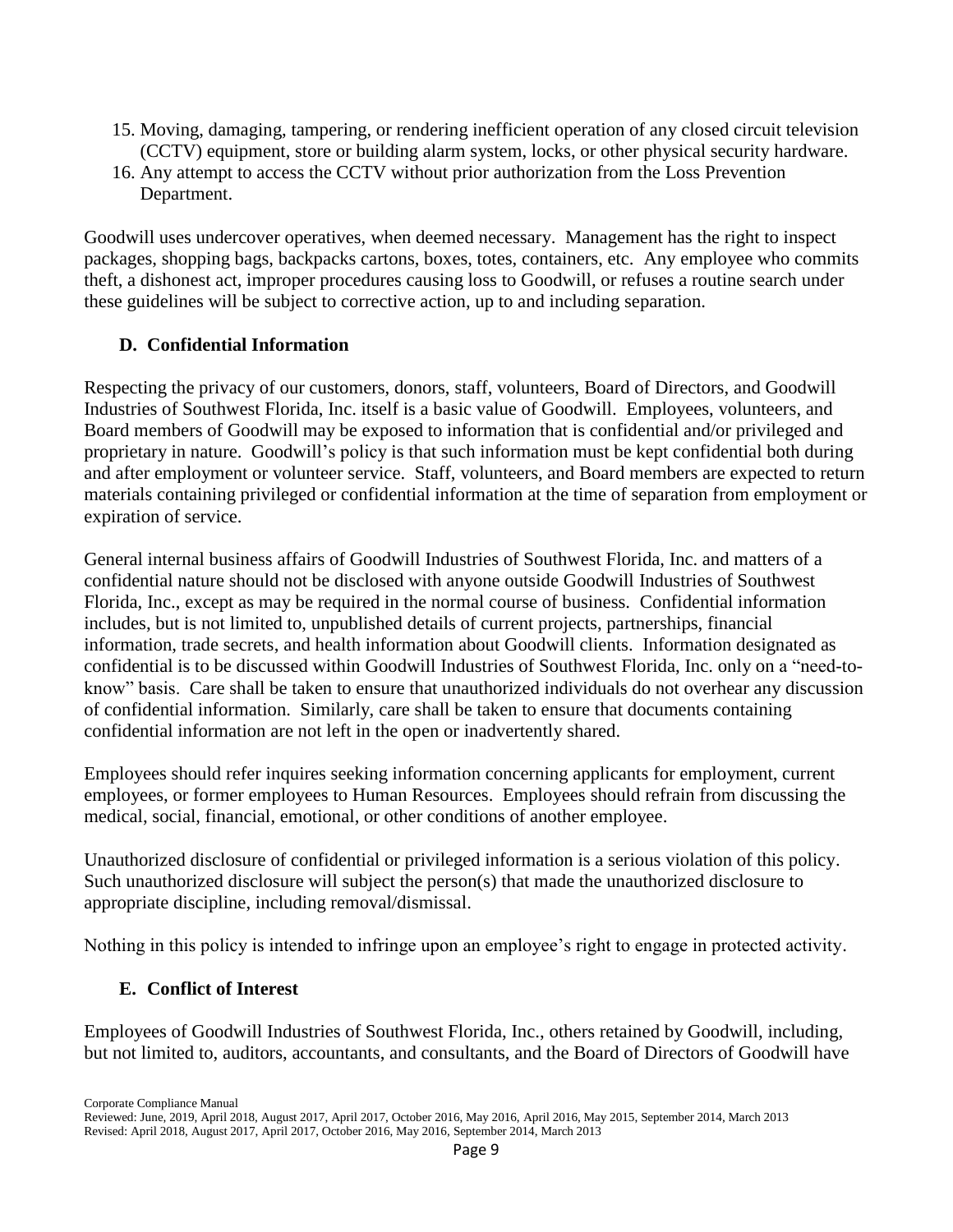an obligation to: refrain from a potential or actual conflict of interest; disclose any potential or actual conflict of interest; and seek guidance on how to handle such situations.

A conflict of interest is defined as any situation in which financial or other personal considerations may compromise or appear to compromise: the business judgment of an employee or other party engaged by us; the delivery of service(s); or the ability of an employee to do the employee's job.

Business dealings with outside entities should not result in unusual gain for those outside entities, this organization, an employee, or Board member. Unusual gain refers to bribes, product bonuses, special fringe benefits, unusual price breaks, and other windfalls designed to ultimately benefit the employer, the employee, or Board member.

It is impossible to describe all of the situations that may cause or give the appearance of a conflict of interest for employees. Therefore, the prohibitions listed below are not exhaustive and only include clear examples. Goodwill Industries of Southwest Florida, Inc. has established the following guidelines for employees regarding conflicts of interest:

- Employees are not to accept full-time, part-time, or temporary employment with any organization that does business with Goodwill or is a competitor of Goodwill, unless approved by Goodwill's management. This includes serving as an officer or consultant to any such organizations, unless such activity is performed as a representative of Goodwill or otherwise approved by Goodwill's management.
- Employees are not to give, offer, or promise, directly or indirectly, anything of value to any representative of a customer or potential customer.
- Employees have an obligation to refer questions and concerns about a potential or actual conflict of interest to their supervisors.

Nothing in this policy is intended to infringe upon an employee's right to engage in protected activity.

The Finance Committee of Goodwill has a duty to ensure the independence of auditors to ensure that the scope of services provided are appropriate and in compliance with policies and procedures. Auditors are barred from engaging in non-audit services that raise questions concerning possible conflicts of interest and auditor independence. These services include financial system design and implementation, internal review outsourcing, and other services that raise similarly significant concerns regarding independence.

Given the purposes and the nature of the activities of Goodwill Industries of Southwest Florida, Inc., it appears unlikely that the Board of Directors will often, if ever, find themselves in a situation where an outside business or investment of professional interest conflicts with a Board member's fiduciary duty to Goodwill. To avoid even theoretical or perceived conflicts of interest, Goodwill Industries of Southwest Florida, Inc. has established the following guidelines regarding participation by the Board of Directors in matters coming before them wherein they may have a duality or potential conflict of interest:

Reviewed: June, 2019, April 2018, August 2017, April 2017, October 2016, May 2016, April 2016, May 2015, September 2014, March 2013 Revised: April 2018, August 2017, April 2017, October 2016, May 2016, September 2014, March 2013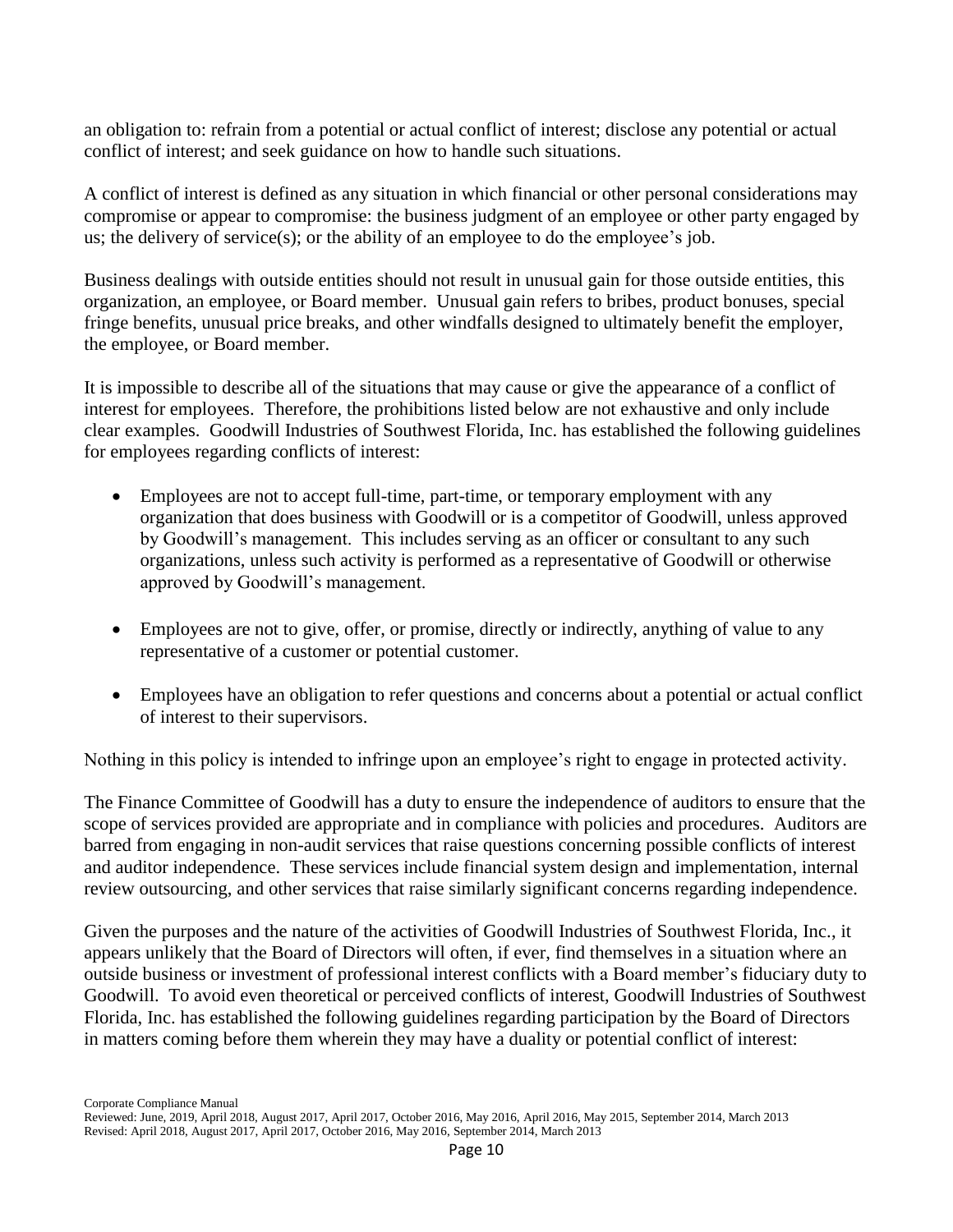- No Board member will knowingly take any action or make any statement intended to influence the conduct of Goodwill Industries of Southwest Florida, Inc. in such a way as to confer any benefit on such member or family member, or on any corporation in which such member has a significant interest as stockholder, director, or officer.
- Should a matter for consideration or decision come before the Board of Directors that raises a potential conflict of interest for any Board member, the Board member: will disclose the conflict as soon as the member becomes aware of it; will refrain from voting, deliberating on, or personally influencing the matter in any manner; will not be physically present during the Board's final discussion and vote on the issue; and will not be counted in determining the quorum for the meeting, even where permitted by law. Disclosure of the potential conflict of interest shall be made before a Board vote on the matter. The board minutes will reflect that a disclosure was made, the abstention from voting, and the quorum situation.
- These guidelines do not prevent or discourage any Board member from disclosing relevant information regarding any matter to which the member has knowledge, answering questions, or stating the member's position concerning any such matter.

#### **F. Media**

<span id="page-10-0"></span>In order to maintain and enhance proper media relations, ensure that accurate information is being communicated, and ensure that Goodwill's mission and its brand identity is not compromised in any way, all communication with the media and all inquiries from the media must be directed immediately to the Vice President of Communications or the Director of Communications and Social Media Marketing. This applies to all Goodwill employees, volunteers, and members of the Board of Directors in regards to telephone calls or other communications to or from the media or media visits to any Goodwill location. Any member of the media (i.e. Newspaper, Television, Radio, Magazine, etc.) requesting information about Goodwill, our customers, or our services must be directed to call the Communications and Development Department. Unauthorized interviews or filming in our stores is not allowed unless approved by the Vice President of Communications. The VP of Communications and Development is ultimately responsible for leading members of the media in Goodwill's facilities and arranging interviews with appropriate individuals. Unauthorized interviews or filming is prohibited, without the knowledge of the VP of Communications and Development.

Nothing in this policy is intended to infringe upon an employee's right to engage in protected activity.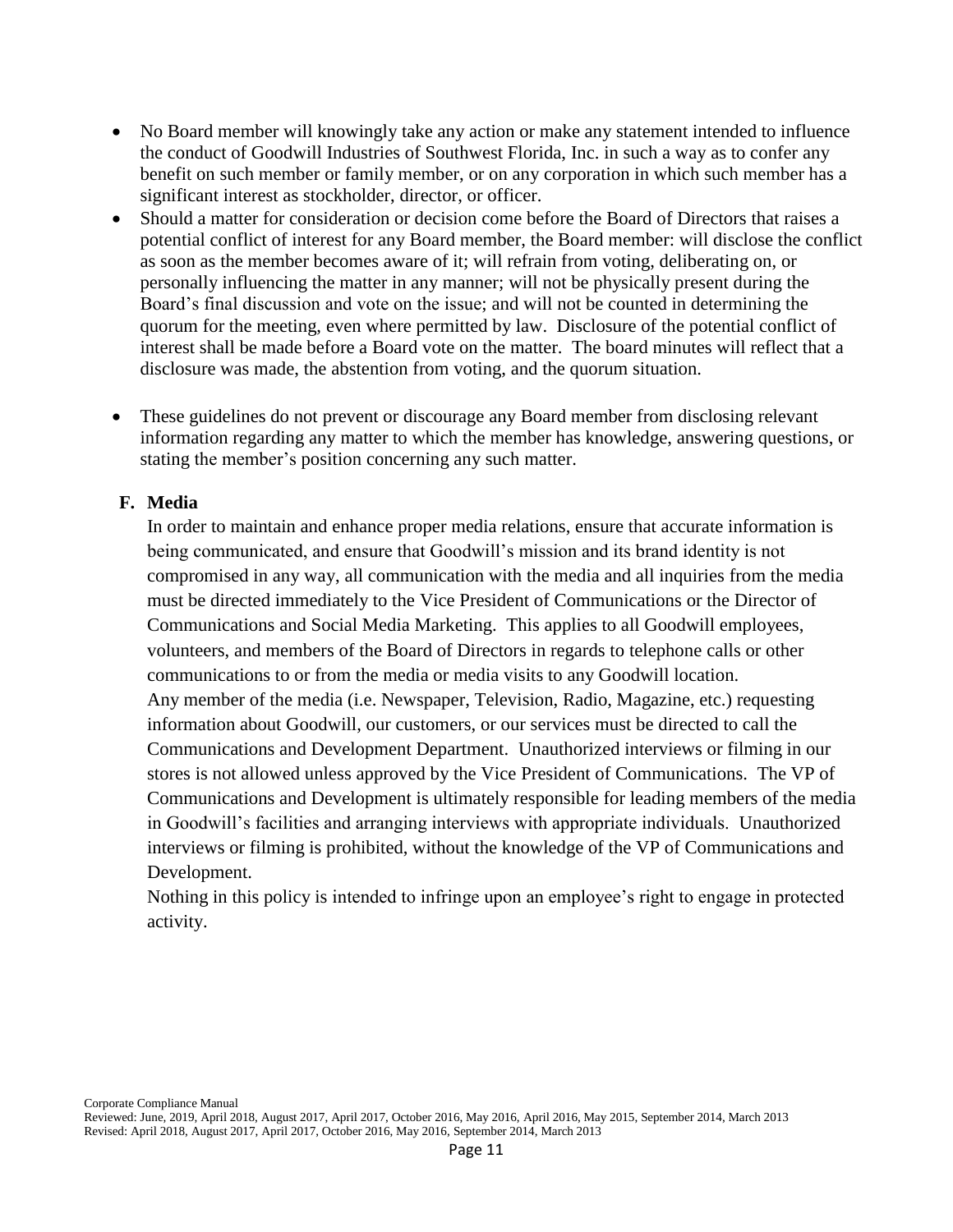#### <span id="page-11-0"></span>**G. Social Media**

Only employees of the Communications and Development Department and employees specifically authorized by that Department may post or comment on behalf of Goodwill Industries of Southwest Florida, Inc., via any social media (i.e., blogs, Facebook, Twitter, Myspace, Pinterest, Instagram, etc.). Employees of Goodwill not employed or not specifically authorized by the Communications and Development Department may not post or comment in any manner that suggests they are doing so on behalf of Goodwill, via any social media. This prohibition also applies to volunteers and the Board of Directors of Goodwill.

No Goodwill employee, volunteer, or Board member may create an account on behalf of Goodwill or one of Goodwill's programs, services, stores, or facilities without permission of the Vice President (VP) of Communications and Development.

Goodwill will not post materials that violate any applicable federal, state, and local laws. Goodwill will adhere to all laws, including, but not limited to, laws on copyright, trademark, trade secrets, patents, and fair use.

Employees who identify themselves online as a Goodwill employee (even in an incidental mention on a topic not related to Goodwill) must follow the standards of conduct established in Goodwill's employee handbook. Employees, volunteers, and Board members should not say anything contradictory or in conflict with Goodwill's mission, vision, or image.

Goodwill employees, volunteers, and Board members may not publish confidential information relating to Goodwill (see Confidential Information policy). We respect the privacy of our persons served. Goodwill employees may not post or publish photographs of persons served on Goodwill's social media sites without first obtaining an appropriate media release from the person served or, if applicable, the parent or legal guardian of the person served. Employees are not encouraged to involve persons served on their personal social media posts.

Goodwill reserves the right to post, without written approval, images of employees taken at Goodwill events. Any employee who does not want Goodwill to post their image must notify the Communications and Development Department, and that Department will comply with the employee's request.

An employee, volunteer, or Board member who sees a misrepresentation about Goodwill should not use social networks to discuss the misrepresentation. Instead, such employee, volunteer, or Board member should notify the VP of Communications and Development. This prohibition does not apply to employees who post or comment on Goodwill's behalf, via social media.

Personal use of social media is any social media participation not specifically authorized by Goodwill. Personal use of social media should be done on non-work time, such as breaks or off hours. Goodwill does not use social media as part of our vetting process.

Reviewed: June, 2019, April 2018, August 2017, April 2017, October 2016, May 2016, April 2016, May 2015, September 2014, March 2013 Revised: April 2018, August 2017, April 2017, October 2016, May 2016, September 2014, March 2013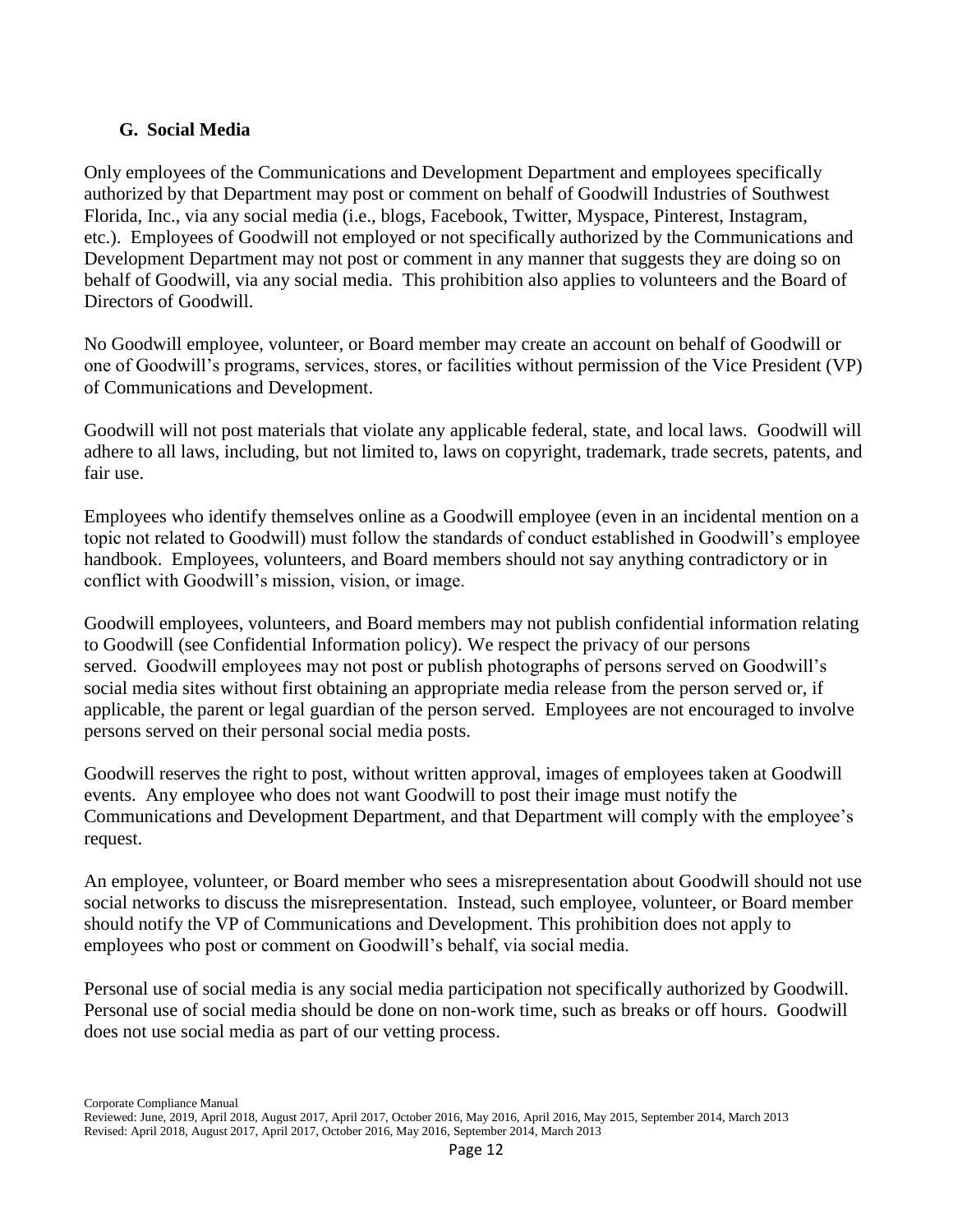Any employee who violates this policy may be subject to corrective action, up to and including separation.

Nothing in this policy is intended to infringe upon an employee's right to engage in protected activity.

#### **H. Solicitation**

Unrestricted solicitation on the premises of Goodwill Industries of Southwest Florida, Inc. interferes with Goodwill's normal operations. Also, unrestricted solicitation is detrimental to the discipline and efficiency of employees; is annoying to customers; and poses a security threat.

Goodwill prohibits solicitation by any employee or volunteer while working. Solicitation refers to any attempt by an employee or volunteer of Goodwill Industries of Southwest Florida, Inc. or a third party to generate support for a cause, product, organization, or political issue. Working means all times when an employee or volunteer is required to be engaged in work tasks, but does not include an employee's or volunteer's own time, such as meal periods, time before or after an employee's or volunteer's shift, and an employee's or volunteer's personal clean-up.

Nothing in this policy is intended to infringe upon an employee's right to engage in protected activity.

## **I. Distribution**

Goodwill Industries of Southwest Florida, Inc. prohibits distributing materials, handbills, or other literature, conducting surveys, circulating petitions, or posting materials in work areas, even if performed when the employee or volunteer is not working. Goodwill permits distribution in non-work areas only if the distribution is conducted in a manner that: does not interfere with the work of other employees and volunteers; and the employee or volunteer has the prior authorization of the employee's or the volunteer's supervisor.

Nothing in this policy is intended to infringe upon an employee's right to engage in protected activity.

## **J. Fair Business Practices**

## **1. Relationships with Subcontractors, Suppliers, and Vendors**

Goodwill Industries of Southwest Florida, Inc. selects subcontractors, suppliers, and vendors objectively and manages relationships with them in a fair and objective manner. Goodwill avoids unfair business practices, including, but not limited to, fee-splitting, kickbacks for referrals, business conflicts of interests (see Conflict of Interest policy), and self-dealing. Our selection of subcontractors, suppliers, and vendors will be based on objective criteria. Objective criteria include quality, technical excellence, cost/price, schedule/delivery, services, and maintenance of adequate sources of supply. Goodwill's purchasing decisions will never be compromised by personal relationships or influenced by the acceptance of inappropriate gifts, favors, or excessive entertainment.

Reviewed: June, 2019, April 2018, August 2017, April 2017, October 2016, May 2016, April 2016, May 2015, September 2014, March 2013 Revised: April 2018, August 2017, April 2017, October 2016, May 2016, September 2014, March 2013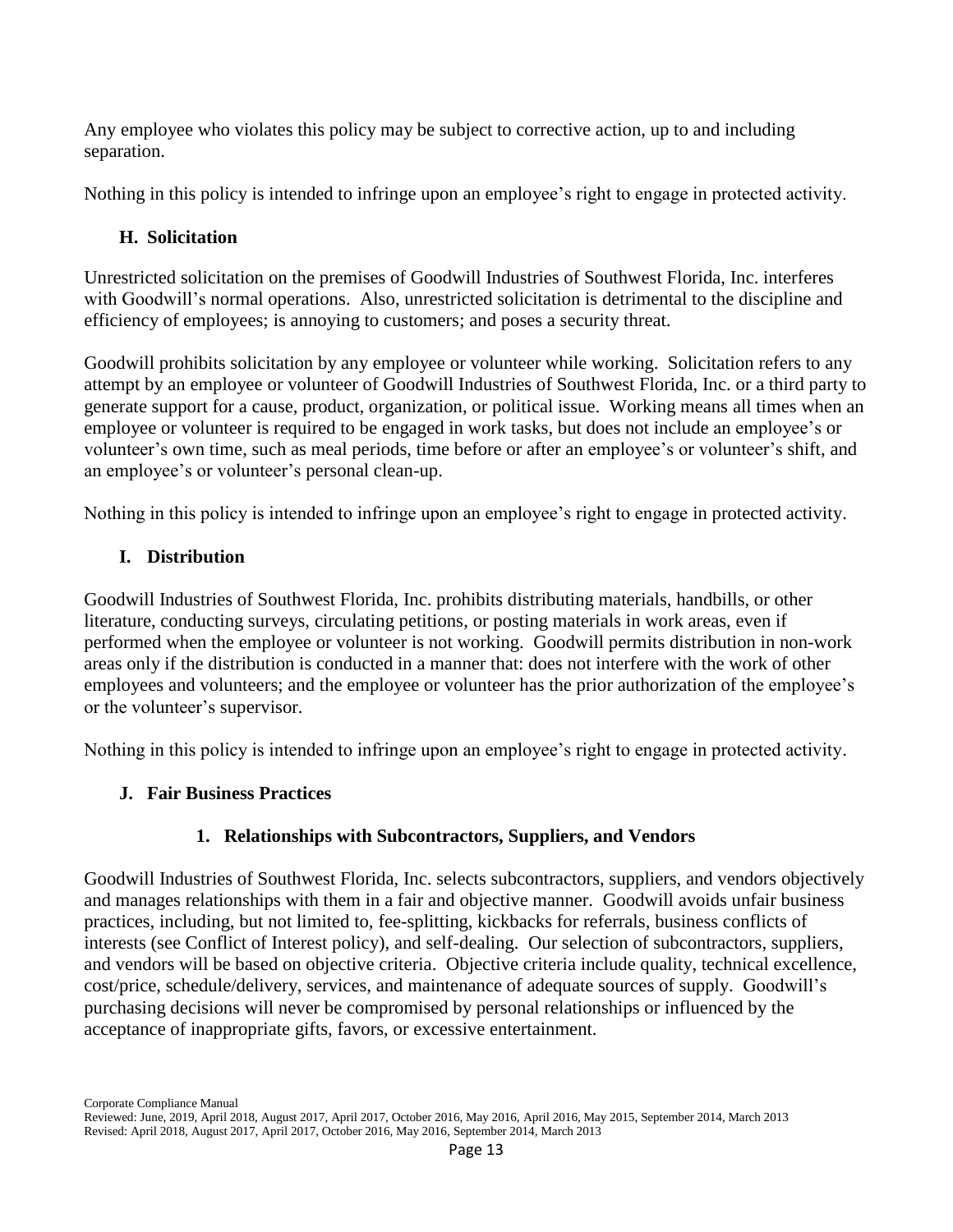Goodwill expects our subcontractors, suppliers, and vendors to establish their own business conduct and compliance programs. Additionally, Goodwill expects our subcontractors, suppliers, and vendors to conduct their businesses within the highest ethical standards and in full compliance with the laws, rules, standards, and regulations that govern their business operations. We will not disclose the terms of our business relationships with our subcontractors, suppliers, and vendors and/or any related contractual information to a third party, unless the subcontractor, supplier, or vendor authorizes us, in writing, to do so.

Nothing in this policy is intended to infringe upon an employee's right to engage in protected activity.

## **2. Marketing, Fundraising, and Antitrust Practices**

Goodwill Industries of Southwest Florida, Inc. conducts sales, fundraising, and marketing activities in a fair, open, and honest manner. We provide only true and accurate information in discussions with our customers, advertising, literature, public announcements, and presentations. When asked to compare ourselves to the competition, we will present that information accurately and fairly for all parties. To preserve competition and open markets, antitrust laws prohibit agreements and activities that may unreasonably limit competition. Goodwill prohibits any discussions or agreements with competitors concerning: prices, discounts, or terms or conditions of sale; profits, profit margins, or cost data; market shares, sales territories, or markets; allocation of customers or territories; selection, rejection, or termination of customers or suppliers; restricting the territory or markets in which a company may resell products; and restricting the customers to whom a company may sell.

Goodwill has a responsibility and a right to obtain information about other business organizations, including our competitors, through ethical and legal means. Any potential Goodwill employee that has a nondisclosure/confidentially agreement with a former employer must make that agreement known during the interview and pre-employment process to assure compliance with such agreement. Any employee that has competitive trade secrets or proprietary information from another organization or company must not disclose them or cause Goodwill to make use of them.

Nothing in this policy is intended to infringe upon an employee's right to engage in protected activity.

## **K. Record Retention and Destruction**

Most organizations must keep copies of certain business records for legal, regulatory, or operational reasons. Goodwill Industries of Southwest, Florida, Inc. is committed to sound and ethical record retention practices and upholding applicable laws, rules, and regulations. The policies below outline the proper procedures for storing and disposing of records.

#### **1. Definitions**

A "business record" is any print or electronic document created and maintained in the ordinary course of business. However, not every document constitutes a business record that must be kept. A document should be retained if it contains business activities that have evidentiary or reference value or it provides function to the business. This includes, for example, contract negotiations where final pricing is set or a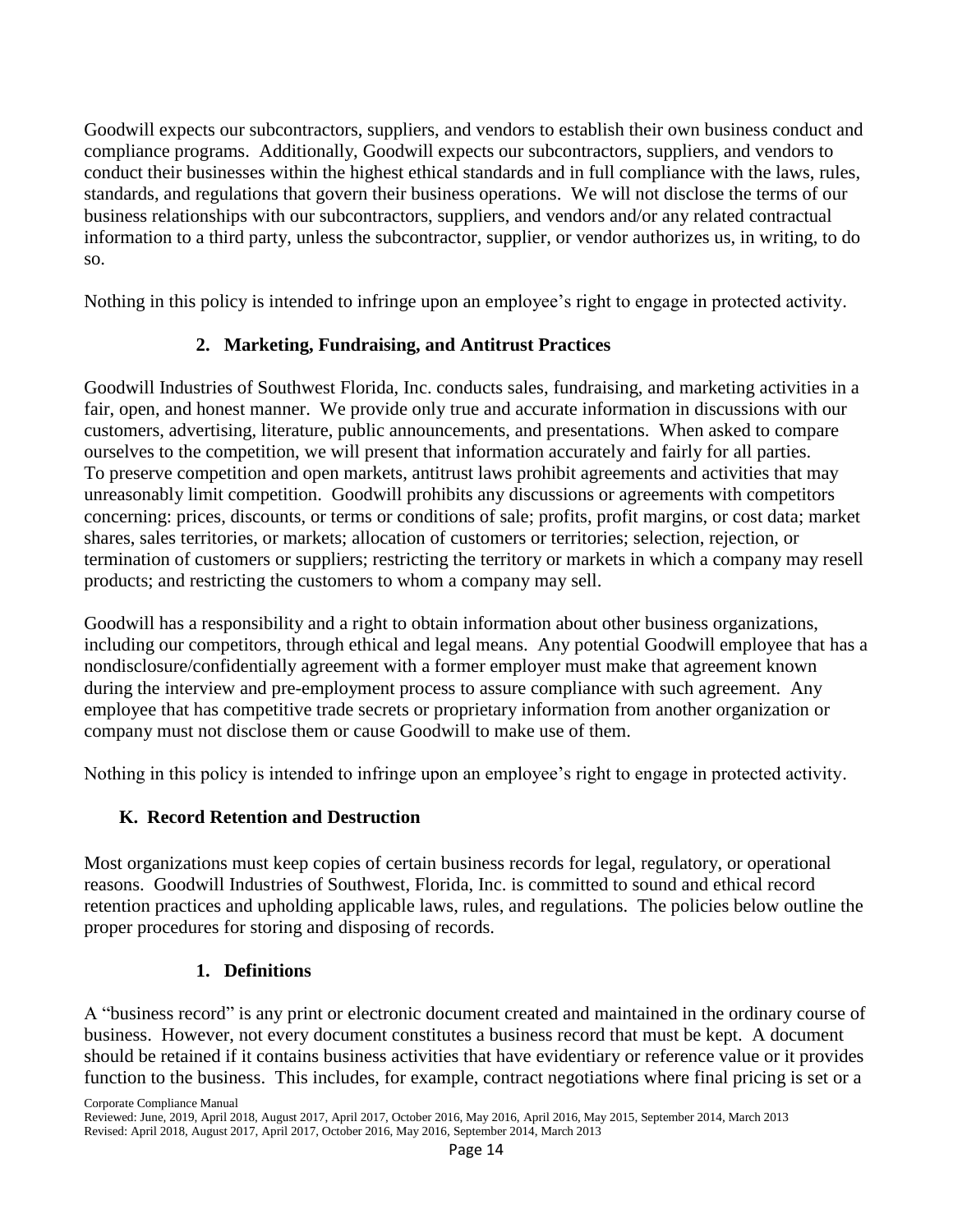policy memorandum. It does not include, for example, in-progress drafts, discussions, or negotiations, received copies of policy memos where an original already exists, or non-business correspondence. The document must also be kept, according to its classification, for the prescribed time in accordance with law (see Record Retention Schedule).

A "hard" document is a business record that exists on paper, film, microfiche, transparency, journals, ledgers, and other types of tangible media.

#### **2. Storage**

Each department supervisor is responsible for determining the retention period (see Record Retention Schedule). Hard documents in active use may be stored in the employee's immediate work area or in the applicable department's common filing area.

Hard documents no longer needed for active use must be stored in a secure area. This is usually in a separate locked room designated for such use. Hard documents are kept in a locked file room at the Opportunity Center.

Each department that stores hard documents in a storage box must complete a record retention slip. The record retention slip must contain:

- o A complete description of all contents of the storage box; and
- o The department's name; and
- o The supervisor's name; and
- $\circ$  If the contents of the storage box are to be retained permanently, the slip must state that the contents are "permanent records"; or
- o If the contents of the storage box are not to be retained permanently, the slip must list the future date that the contents are to be destroyed (i.e., a destruction date).

The retention slip must be attached to the front of the storage box before the box is placed in storage. The department requesting storage must retain a copy of the retention slip. Additionally, the department requesting storage is responsible for ensuring that any hard documents to be destroyed in the future are destroyed in at a future date in accordance with the policies set forth herein.

Data owners are required to ensure compliance with federal, state, and local laws. Electronic data stored on workstations should only be kept as long as business needs require them to be kept. Electronic data stored on workstations is not backed up or recoverable. Electronic data required by law to be stored longer must be stored on the server via the H drive, which is provided to every user. Electronic data stored on servers are backed up locally, with incremental backups every hour during business hours. This data is stored two months locally. All backed up data is uploaded to a secure data storage bunker nightly as an incremental snapshot.

#### **3. Document Destruction**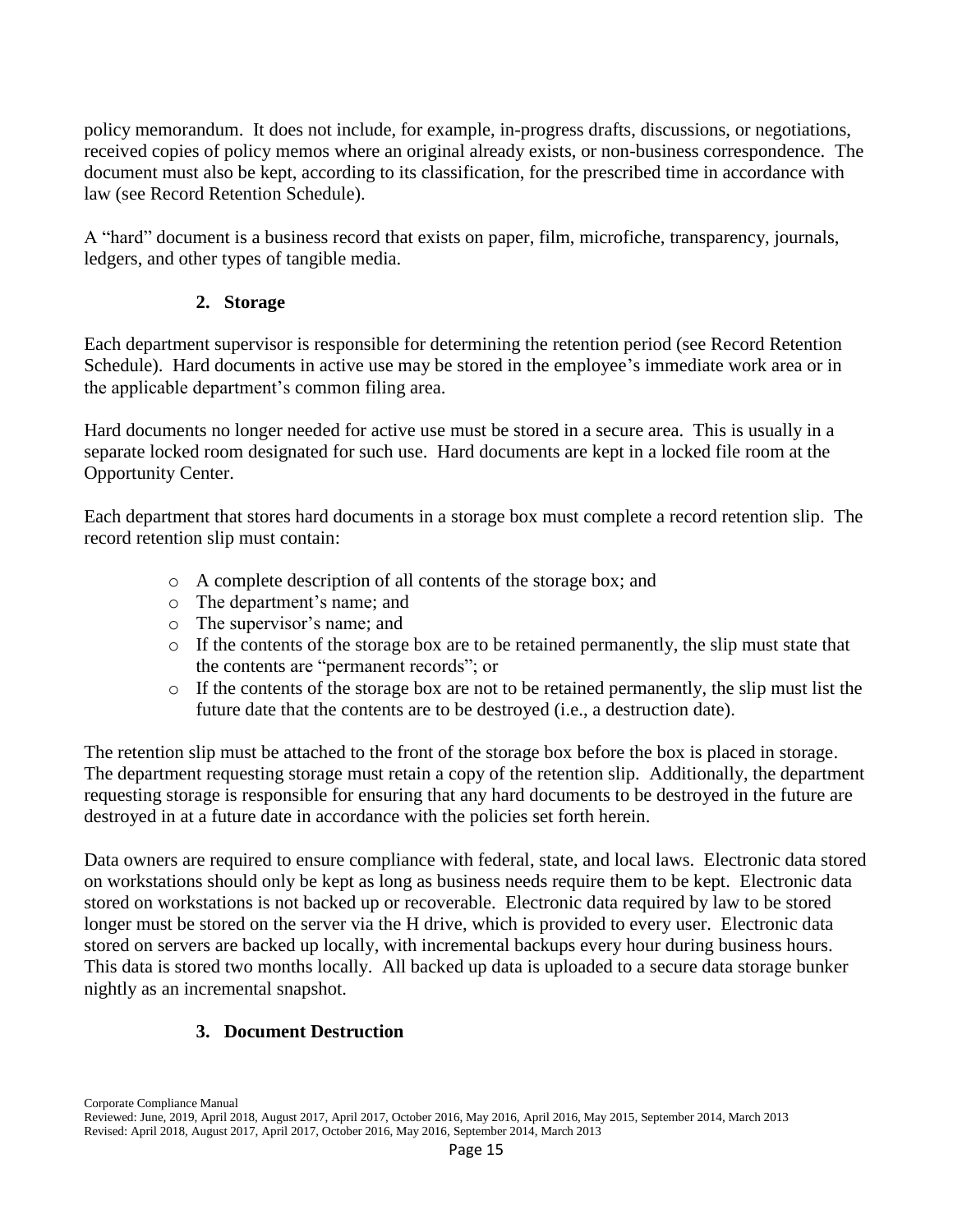Goodwill Industries of Southwest Florida, Inc. has implemented safeguards to ensure that sensitive and/or confidential documents designated for destruction are protected from unauthorized use, possession, or viewing before proper destruction. Within each department, such sensitive and/or confidential documents must be placed in our "Secure Shred Bins," which will then be destroyed at our document destruction operation.

Secure Shred Bins are secured with locking padlocks. Documents are dropped into the Bins through narrow openings, which prevent a person from reaching inside and removing documents. Keys to these padlocks are limited to each department supervisor

Documents to be destroyed that do not contain sensitive and/or confidential information may be destroyed by placement in the trash for recycling.

#### **4. Record Retention Schedule**

Goodwill Industries of Southwest Florida, Inc. is required by law to maintain certain business records for a specified period (Record Retention Schedule). Failure to retain such records for those periods could subject Goodwill and its employees to penalties and fines, cause the loss of rights, obstruct justice, spoil potential evidence in a lawsuit, place Goodwill in contempt of court, or seriously disadvantage Goodwill in litigation.

The following table lists a stipulated retention schedule for each business record. **This record retention schedule is only a guide. This schedule does not replace specific record retention requirements of applicable laws, contracts, or funding sources.**

| Vouchers for payments to vendors, employees, etc. (includes allowances to   7 years |  |
|-------------------------------------------------------------------------------------|--|
| and reimbursements of employees, officers, etc. for travel and                      |  |
| entertainment expenses)                                                             |  |

#### **5. Suspension of Record Retention Schedule and Destruction Policies**

Upon service of legal process (subpoena, summons, or the like), upon learning of an investigation or audit, if a claim is made (whether formal or informal), or a dispute arises, the above policies and

| <b>BUSINESS RECORD</b>                                                      | <b>RETENTION PERIOD</b> |
|-----------------------------------------------------------------------------|-------------------------|
| Accident reports/claims (settled cases)                                     | 7 years                 |
| Accounts payable (ledgers and schedules)                                    | 7 years                 |
| Accounts receivable (ledgers and schedules)                                 | 7 years                 |
| Audit reports                                                               | Permanently             |
| <b>Bank</b> reconciliations                                                 | 3 years                 |
| <b>Bank</b> statements                                                      | 3 years                 |
| Budgets (annual)                                                            | 3 years                 |
| Cancelled checks for important payments (i.e., taxes, purchase of property, | Permanently             |
| special contracts, etc. Checks should be filed with papers pertaining to    |                         |
| underlying transaction)                                                     |                         |
| Chart of accounts                                                           | Permanently             |

Corporate Compliance Manual